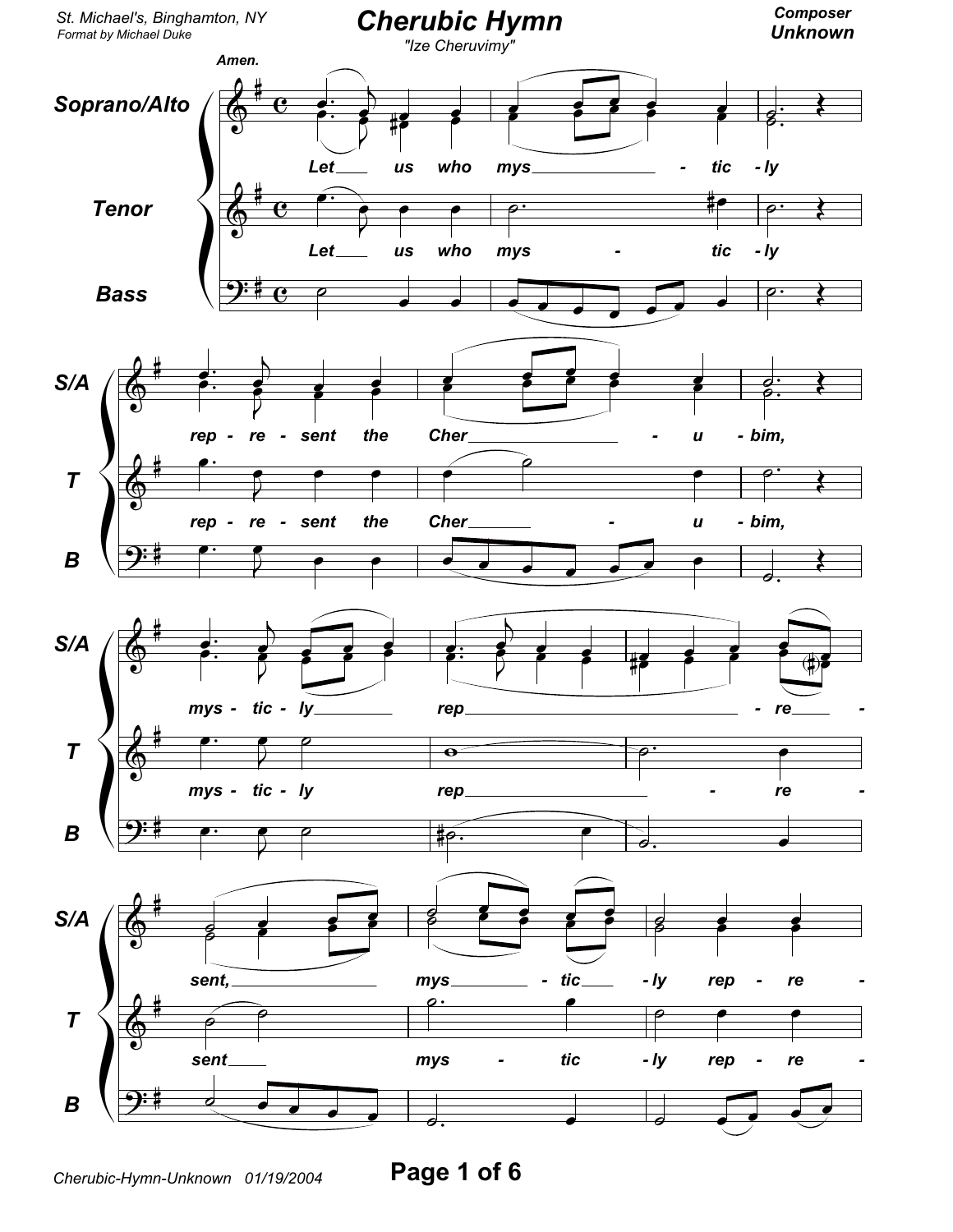St. Michael's, Binghamton, NY



Page 2 of 6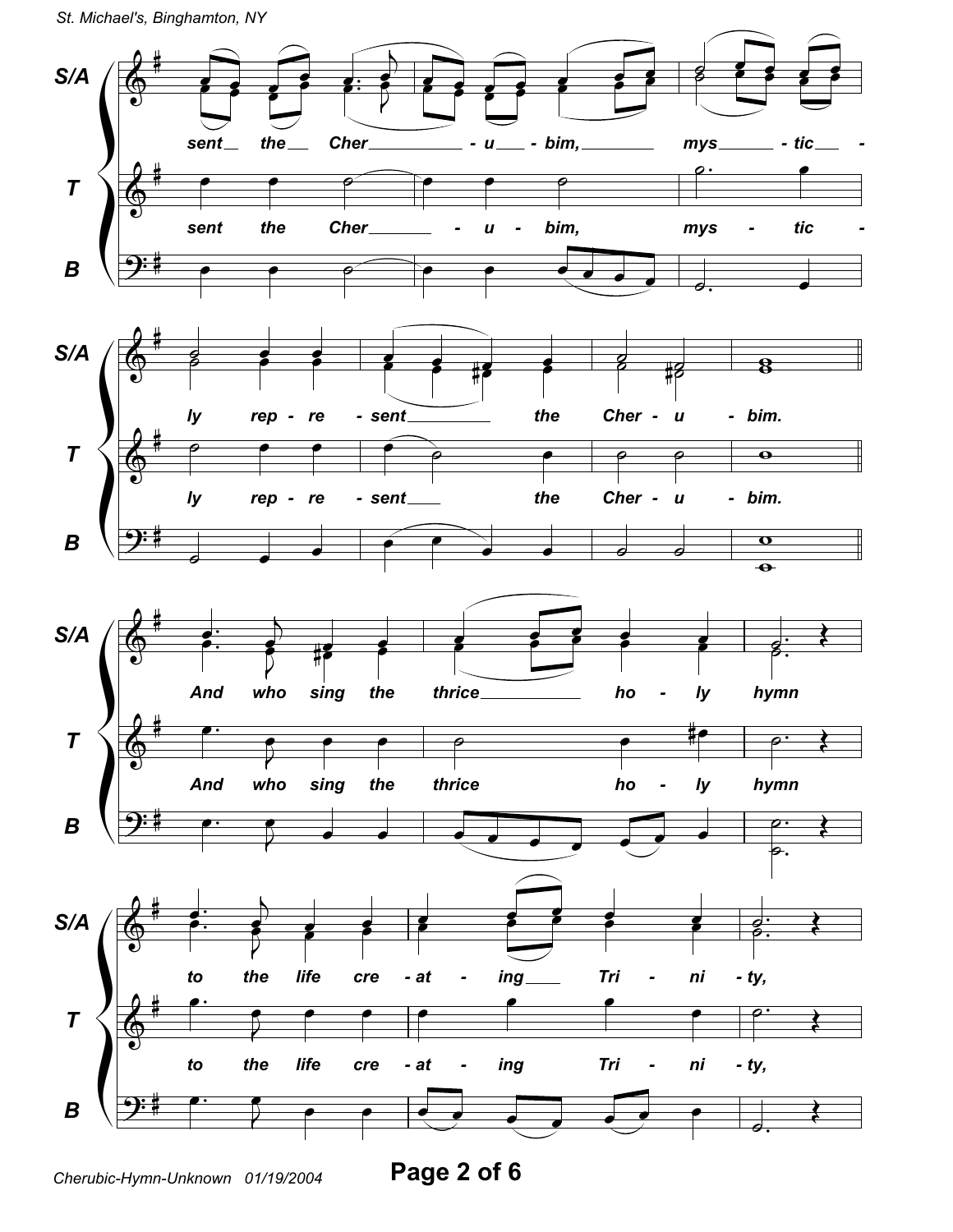

Page 3 of 6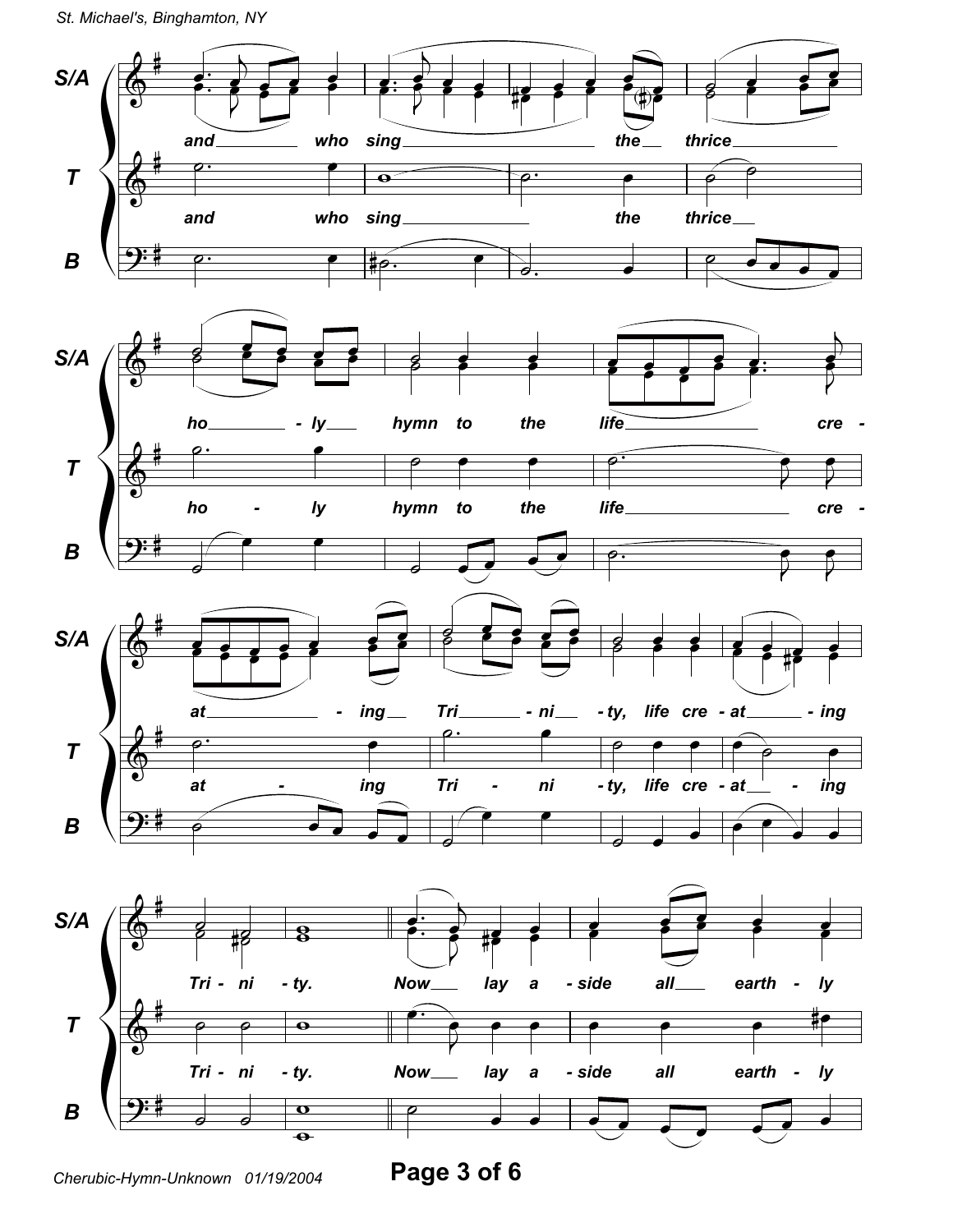St. Michael's, Binghamton, NY



Page 4 of 6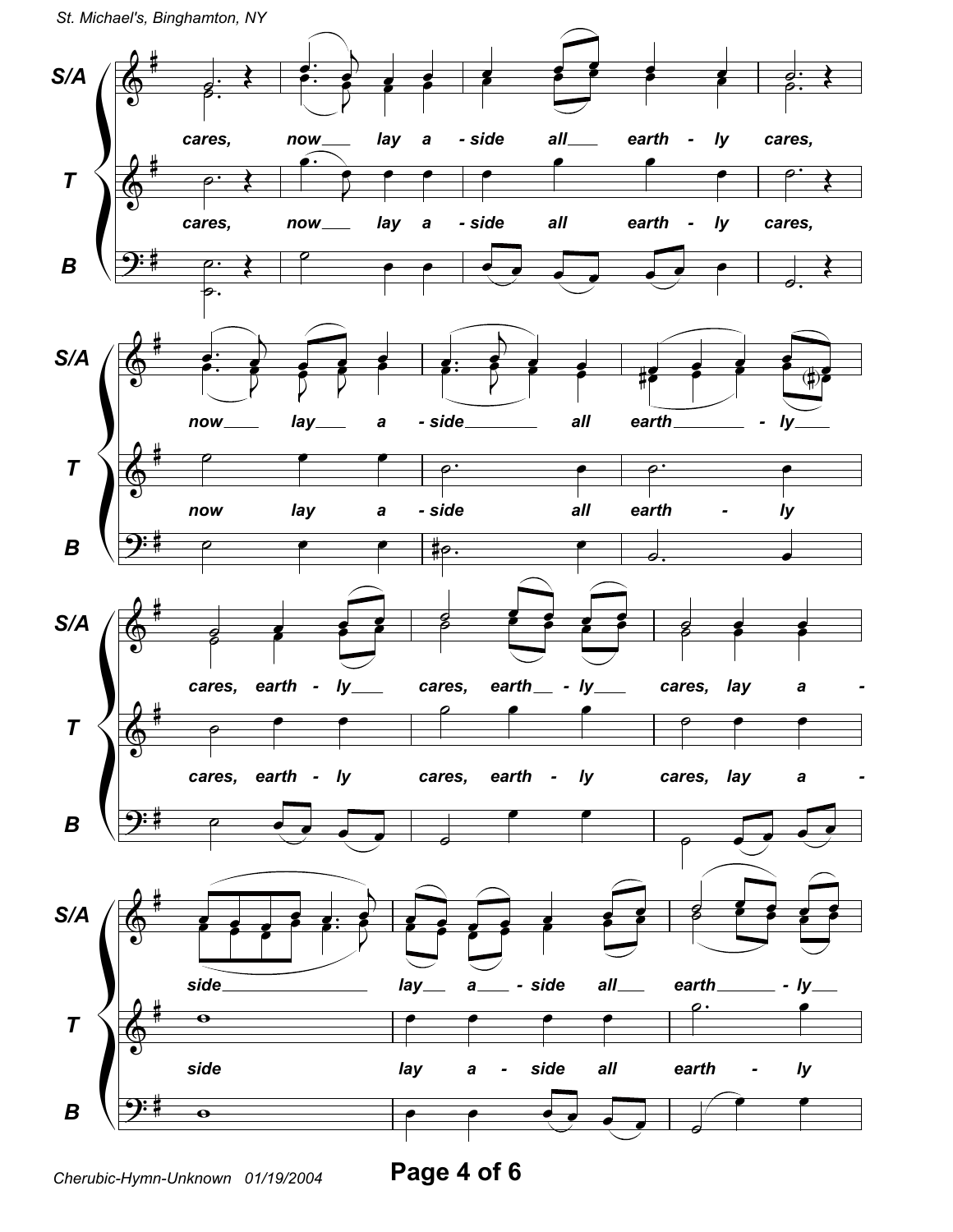